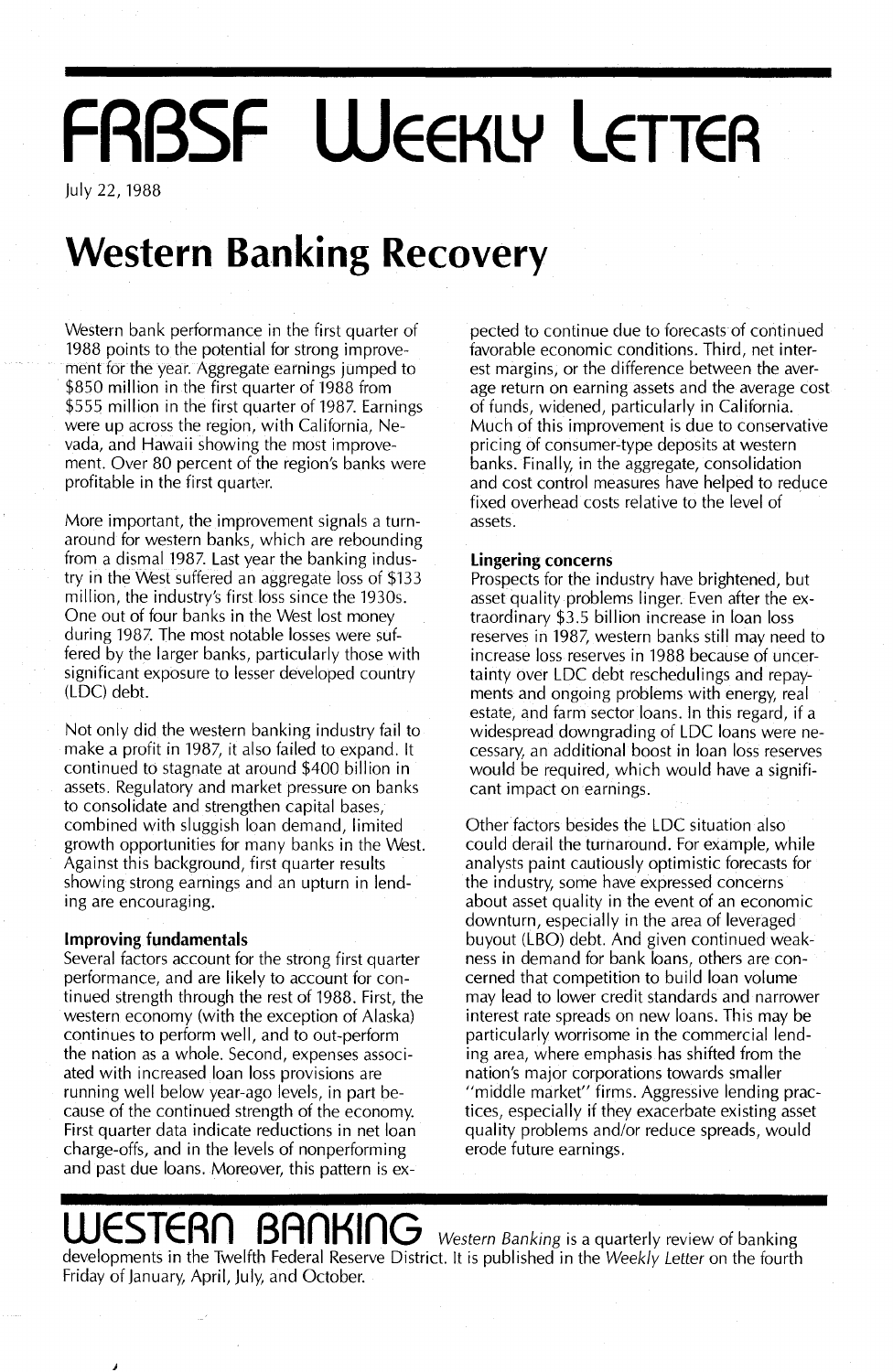## **FRBSF**

On the positive side, however, the large increase in loan loss reserves last year means that some of the West's largest banks already have set aside reserves against a large proportion of their LDC and troubled farm and energy loans. That action provides a buffer for future earnings even if such loans are shifted to nonaccrual status or written off altogether.

#### **Spreads**

Data on interest rates on loans and consumertype deposits over the last year do not indicate any significant narrowing of spreads between new loan rates and the current cost of deposits. This suggests that concerns about narrowing spreads associated with increased competition in lending are at least premature. More important, because spreads on new loans remain steady, net interest margins should remain at their present levels for the near term.

Moreover, the available data indicate that spreads generally are wider in the West. Data for a sample of western banks show that in May 1988 banks in the West continued to charge higher rates on commercial and consumer installment loans than banks elsewhere in the nation. Only on agricultural production loans did western banks charge lower rates, on average.

Furthermore, survey data on interest rates paid by banks on consumer-type deposits indicate that western banks tend to pay lower interest rates than the national average. That differential has not changed substantially over the last year. Moreover, over a period of several years, western banks' interest rates on deposits also have been lower than the rates paid by western savings and loan associations (S&Ls) and credit unions. For example,.data published by the *Bank Rate Moni*tor indicate that the sampled California banks have consistently paid lower rates than the leading S&Lsin the state.

#### **Costs vs. market share**

Setting lower interest rates on MMDAs, savings accounts, and small-denomination time certifi-

 $\mathcal{F}_{\alpha}=\{F_{\alpha}^{(1)}\}_{\alpha=1}^{n_{\alpha}}\mathcal{F}_{\alpha}^{(1)}\mathcal{F}_{\alpha}^{(2)}\mathcal{F}_{\alpha}^{(3)}\mathcal{F}_{\alpha}^{(4)}\mathcal{F}_{\alpha}^{(5)}\mathcal{F}_{\alpha}^{(6)}\mathcal{F}_{\alpha}^{(7)}\mathcal{F}_{\alpha}^{(8)}\mathcal{F}_{\alpha}^{(8)}\mathcal{F}_{\alpha}^{(8)}\mathcal{F}_{\alpha}^{(8)}\mathcal{F}_{\alpha}^{(8)}\mathcal{F}_{\alpha}^{(8)}\mathcal{F}_{\alpha}^{(8)}\mathcal{F$ 

THE SCHANNER CONTROL HOUSE OF THE COUNTY OF

MARKET MARK HALL

KONSKANDER FRA FRANKLINDER OG FOR DEN SAMT FRA FRANKLINDER FRA STRUKTUR. DEN DEN SAMTE FRANKLINDER

cates of deposit has had an impact on western banks' market share. Because deregulated consumer deposits are moderately interest-sensitive in the long-run, banks' share of the deposit market has fallen relative to that of S&Ls and credit unions.

As recently as December 1985, commercial banks in the West held 51 percent of the domestic deposit market. Savings and loans trailed with 45 percent, and credit unions accounted for the remainder. By May of 1988, S&Ls had captured half of the market, while commercial banks' share had slipped to 46 percent, a loss of five percent of the deposit market in less than three years.

S&Ls now control 55 percent of the domestic deposits in California, the largest market in the region, and have an even wider lead if one focuses on the market for time deposits alone. Savings institutions have made significant inroads in other western states as well. In Arizona and Washington, thrifts account for around 40 percent of the deposit market.

The banking industry appears to have made a strategic decision to price consumer deposits conservatively to reduce the cost of funds. Such a pricing strategy can improve earnings in the short run, especially during a period when deposits are plentiful. However, the loss of market share may prove detrimental in the long run.

#### **More challenges ahead**

The banking industry in the West has returned to profitability, and barring any shocks, should continue to improve in the coming quarters. As the industry recovers, though, it faces increasing challenges, not only in rebuilding asset quality and earnings, but in retaining leadership in commercial and consumer lending, and in remaining competitive. in the battle for consumers' deposit dollars.

 $\mathcal{N}(x) = \mathbb{E}[\mathcal{N}(X, Y)] \cap \mathcal{N}(X, Y) = \mathcal{N}(X, Y) \times \mathcal{N}(X, Y) \cap \mathcal{N}(X, Y)$ 

and the company description of the second to the

### **Gary C. Zimmerman**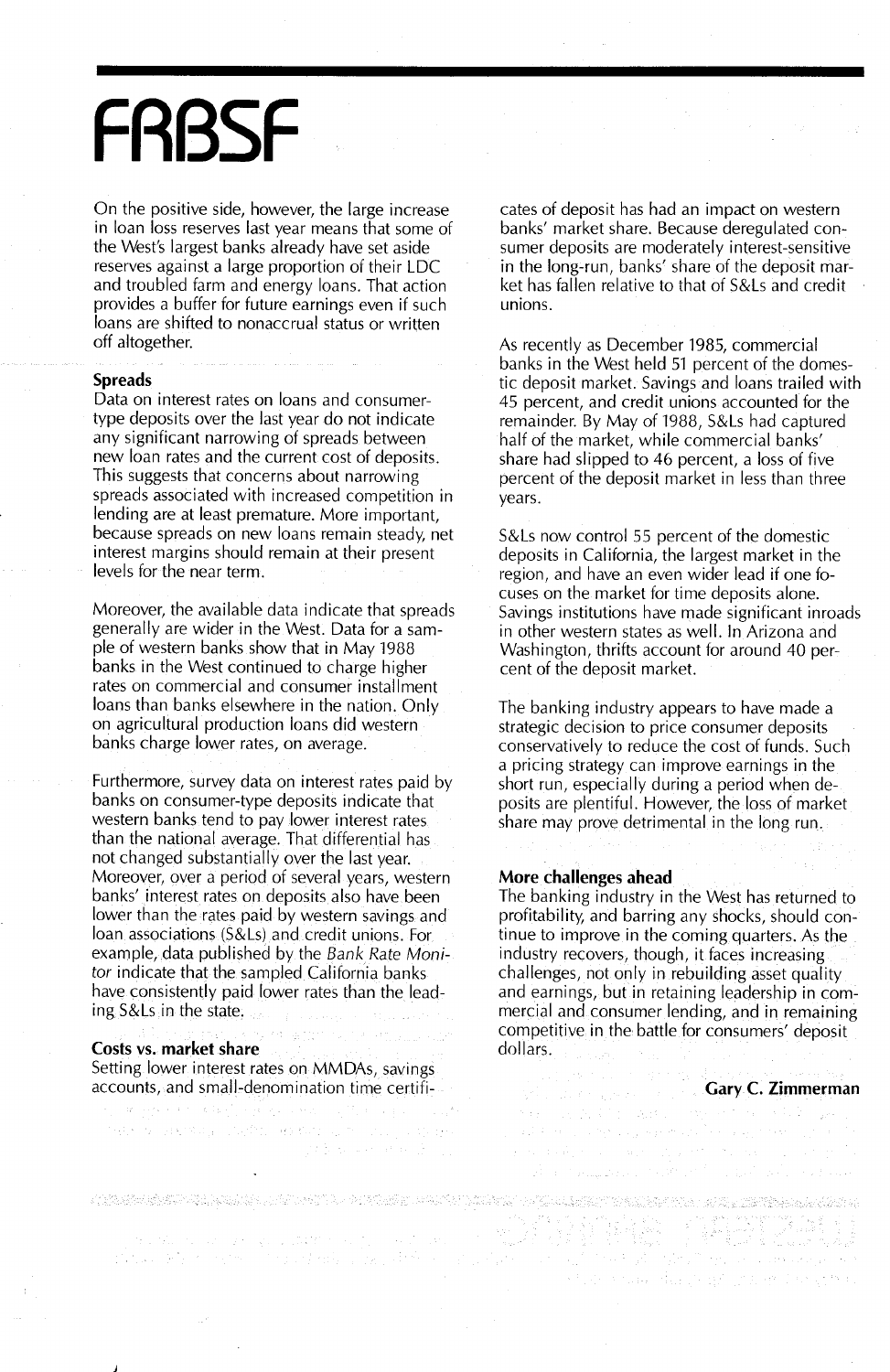#### REGIONAL BANKING DATA (Not Seasonally Adjusted, Preliminary Data)

|                     |                           |          |              |                |                | ALL COMMERCIAL BANKS (MARCH 31, 1988)   |                          |            |            |               |            |
|---------------------|---------------------------|----------|--------------|----------------|----------------|-----------------------------------------|--------------------------|------------|------------|---------------|------------|
|                     |                           | DISTRICT | ALASKA       | ARIZONA        | CALIF          | <b>HAWAII</b>                           | <b>IDAHO</b>             | NEVADA     | OREGON     | <b>UTAH</b>   | WASH       |
|                     |                           |          |              |                |                | ASSETS AND LIABILITIES (\$ MILL.)       |                          |            |            |               |            |
| <b>ASSETS</b>       | <b>TOTAL</b>              | 404,685  | 4,693        | 27,230         | 280,779        | 12,757                                  | 6,973                    | 10,414     | 18,759     | 10,497        | 32,582     |
|                     | FOREIGN                   | 43,133   | 1            | N/A            | 40,590         | 883                                     | N/A                      | N/A        | o          | 93            | 1,566      |
|                     | DOMESTIC                  | 361,552  | 4,692        | 27,230         | 240,189        | 11,875                                  | 6,973                    | 10,414     | 18,759     | 10,404        | 31,016     |
| LOANS               | <b>TOTAL</b>              | 279,272  | 2,563        | 19,817         | 195,384        | 7,234                                   | 4,431                    | 7,622      | 11,751     | 7,029         | 23,442     |
|                     | <b>FOREIGN</b>            | 34,883   | 1            | N/A            | 33,058         | 612                                     | n/a                      | N/A        | 64         | N/A           | 1,147      |
|                     | DOMESTIC                  | 244,389  | 2,562        | 19,817         | 162,326        | 6,622                                   | 4,431                    | 7,622      | 11,687     | 7,029         | 22,294     |
|                     | REAL ESTATE               | 99,620   | 1,098        | 8,687          | 69,141         | 3,237                                   | 1,102                    | 1,596      | 3,645      | 2,766         | 8,349      |
|                     | COMMERCIAL                | 71,216   | 833          | 5,009          | 48,442         | 1,795                                   | 1,315                    | 1,299      | 4,580      | 1,711         | 6,231      |
|                     | <b>CONSUMER</b>           | 49,952   | 187          | 4,052          | 29,713         | 1,133                                   | 1,229                    | 4,428      | 2,365      | 1,884         | 4,960      |
|                     | AGRICULTURE               | 4,525    | 7            | 542            | 2,226          | 18                                      | 491                      | 18         | 310        | 106           | 806        |
|                     | INTERNATIONAL             | 246      | N/A          | 104            | 135            | 0                                       | N/A                      | N/A        | N/A        | 2             | 4          |
| SECURITIES TOTAL    |                           | 41,112   | 1,193        | 3,682          | 22,524         | 2,416                                   | 1,565                    | 1,551      | 3,243      | 1,564         | 3,375      |
|                     | <b>U.S.T.S.</b>           | 14,111   | 777          | 1,590          | 6,655          | 979                                     | 703                      | 589        | 950        | 505           | 1,362      |
|                     | SECONDARY MKT.            | 14,278   | 202          | 423            | 10,430         | 479                                     | 352                      | 443        | 714        | 446           | 790        |
|                     | OTHER SEC.                | 12,723   | 214          | 1,670          | 5,439          | 957                                     | 510                      | 519        | 1,579      | 613           | 1,223      |
| LIABILITIES TOTAL   |                           | 382,066  | 4,232        | 25,517         | 266,313        | 11,942                                  | 6,472                    | 9,772      | 17,553     | 9,745         | 30,520     |
|                     | DOMESTIC                  | 338,934  | 4,232        | 25,517         | 225,723        | 11,059                                  | 6,472                    | 9,772      | 17,553     | 9,652         | 28,954     |
| DEPOSITS            | <b>TOTAL</b>              | 326,540  | 3,707        | 23,513         | 226,423        | 11,087                                  | 5,675                    | 5,925      | 14,676     | 8,409         | 27,125     |
|                     | <b>FOREIGN</b>            | 34,544   | 1            | N/A            | 32,507         | 576                                     | N/A                      | N/A        | N/A        | 93            | 1,367      |
|                     | DOMESTIC                  | 291,996  | 3,707        | 23,513         | 193,916        | 10,510                                  | 5,675                    | 5,925      | 14,676     | 8,316         | 25,758     |
|                     | TRANSACTION               | 71,994   | 827          | 4,685          | 51,759         | 1,865                                   | 869                      | 1,766      | 2,863      | 1,546         | 5,812      |
|                     | NONTRANS.                 | 220,003  | 2,879        | 18,828         | 142,157        | 8,645                                   | 4,805                    | 4,159      | 11,813     | 6,770         | 19,947     |
| OTHER BORROWINGS    |                           | 32,150   | 466          | 1,588          | 20,420         | 267                                     | 716                      | 3,463      | 2,106      | 880           | 2,244      |
| TOTAL CAPITAL       |                           | 38,166   | 622          | 2,185          | 27,489         | 941                                     | 596                      | 970        | 1,432      | 1,198         | 2,733      |
| LOAN LOSS RESERVE   |                           | 8,891    | 155          | 402            | 7,192          | 110                                     | 85                       | 174        | 187        | 132           | 453        |
|                     | STANDBY LETTERS OF CREDIT | 1,390    | 15           | 245            | 766            | 23                                      | 84                       | 148        | 24         | 51            | 35         |
| LOAN COMMITTMENTS   |                           | 13,271   | 83           | 975            | 8,092          | 560                                     | 764                      | 1,332      | 348        | 428           | 688        |
| LOANS SOLD          |                           | 626      | 19           | 30             | 420            | 23                                      | 22                       | 32         | 33         | 10            | 37         |
|                     |                           |          |              |                |                | ASSET QUALITY--% OF LOANS (LARGE BANKS) |                          |            |            |               |            |
| LOAN LOSS RESERVE   |                           | 3.18     | 6.05         | 2.03           | 3.68           | 1.52                                    | 1.93                     | 2.29       | 1.59       | 1.88<br>tha s | 1.93       |
| CHARGEOFFS TOTAL    |                           | 0.76     | 0.95         | 0.86           | 0.66           | 0.22                                    | 0.47                     | 1.85       | 0.94       | 1.14          | 1.07       |
|                     | REAL ESTATE               | 0.17     | 1.26         | 0.39           | 0.09           | 0.07                                    | 0.14                     | 0.24       | 0.31       | 0.24          | 0.33       |
|                     | <b>COMMERCIAL</b>         | 0.93     | 1.14         | 0.92           | 0.83           | 0.42                                    | 0.58                     | 1.05       | $-1.06$    | 2.01          | 1.85       |
|                     | <b>CONSUMER</b>           | 6.24     | 1.05         | 33.8           | 9.45           | $1.65^{\circ}$                          | $0.51 -$                 | 2.69       | 7.80       | 1.67          | 9.90       |
|                     | <b>AGRICULTURE</b>        | 0.03     | N/A          | 1.48           | $-.79$         | 0.52                                    | 1.33                     | N/A        | 0.22       | 0.56          | 0.76       |
| NONPERFORM. TOTAL   |                           | 6.32     | 22.5         | 7.97           | 6.59           | 2.07                                    | 3.05                     | 4.48       | $3.70 -$   | 4.52          | 5.14       |
|                     | REAL ESTATE               | 6.15     | 36.3         | 12.2           | 5.20           | 2.02                                    | 3.64                     | 6.26       | 6.53<br>49 | 6.83          | $5.05 -$   |
|                     | COMMERCIAL                | 6.14     | 18.6         | 6.40           | 6.52           | 2.06                                    | 3.26                     | 5.47       | 2.58       | 3.78          | $5.49 -$   |
|                     | <b>CONSUMER</b>           | 9.56     | 9.05         | 38             | 14.5           | $10.3^{\circ}$                          | 1.83                     | 3.86       | 10.3       | 4.83          | 13.8       |
|                     | <b>AGRICULTURE</b>        | 17.2     | 4.56         | 73             | $24.1^{\circ}$ | 2.82                                    | 5.65                     | 0.60       | 10.2       | 4.54          | 8.70       |
|                     |                           |          |              |                |                | EARNINGS AND RETURNS (\$ MILL.)         |                          |            |            |               |            |
| INCOME              | <b>TOTAL</b>              |          | 102          |                |                | 297                                     |                          | 335        | 440        | 269           | 843        |
|                     | <b>INTEREST</b>           | 10,281   | 85           | 674            | 7,149          |                                         | 173<br>154               | 294        | 384        | 236           | 706        |
|                     | <b>FEES &amp; CHARGES</b> | 8,604    |              | 585            | 5,900          | 260                                     |                          |            |            | 14            | 48         |
| <b>EXPENSES</b>     |                           | 485      | 5            | 35             | 329            | 8                                       | 10                       | 12         | 24         |               | 751        |
|                     | <b>TOTAL</b>              | 9,075    | 107          | 632            | 6,286          | 251                                     | 150                      | 272        | $377 -$    | 249           |            |
|                     | INTEREST                  | 4,510    | 54           | 326            | 3,101          | 138                                     | 83                       | 121        | 195        | 126           | 365        |
|                     | SALARIES                  | 1,921    | 23           | 138            | 1,350          | 57                                      | 26                       | - 41       | 80         | 40            | 165<br>96. |
|                     | LOAN LOSS PROV.           | 539      | $\mathbf{7}$ | 43             | 361            | 7                                       | 6                        | ్ శ        | 16         | 23            | 43         |
|                     | <b>OTHER</b>              | 2,104    | 23           | 125            | 1,474          | 49                                      | 34                       | <b>76</b>  | 85         | 60            | 177        |
| INCOME BEFORE TAXES |                           | 1,204    | -5           | 42             | 861            | 45                                      | 22                       | mar.<br>64 | 63         | 20            | 92         |
| <b>TAXES</b>        |                           | 399      | $\mathbf{1}$ | $\overline{7}$ | 305            | 14                                      | $\overline{\phantom{a}}$ | ં 19       | 18         | 4             | 24         |
| NET INCOME          |                           | 850      | $-5$         | 40             | 589            | 32                                      | 16                       | 20. A4     | 45         | 16            | 74         |
| <b>ROA (%)</b>      |                           | 0.84     | - 46         | 0.58           | 0.84           | 0.99                                    | 0.93                     | 1.69       | 0.96       | 0.60          | 0.91       |
| ROE (%)             |                           | 8.91     | $-3.4$       | 7.27           | 8.57           | 13.4                                    | 10.8                     | 18.2       | 12.6       | 5.22          | 10.8       |
|                     | NET INTEREST MARGIN (%)   | 4.78     | 3.70         | 4.66           | 4.68           | 4.46                                    | 4.69                     | 7.60       | 4.95       | 4.96          | 5.05       |
|                     |                           |          |              |                |                |                                         |                          |            |            |               |            |

Opinions expressed in this newsletter do not necessarily reflect the views of the management of the Federal Reserve Bank Of San Francisco, or of the Board of Governors of the Federal Reserve System.<br>Editorial comments may be addressed to the editor (Barbara Bennett) or to the author. . . . Free copies of Federal Reserve

publications can be obtained from the Public Information Department; Federal Reserve Bank of San Francisco, P.O;Box 7702, San Francisco 94120. Phone (415) 974-2246.<br>المتحد بالمركز المتحدة المركز المتحدة المتحدة المتحدة المتحدة المتحدة المتحدة المتحدة المتحدة المتحدة المتحدة<br>المتحدة المتحدة المتحدة المتحدة المتحدة المتحدة المتحدة المتحدة المت ya zan di shi za mara 

 $\sim$ 

 $\mathcal{L}_{\mathcal{A}}(\rho\lambda)^{1/2} \mathcal{L}_{\mathcal{A}}^{\mathcal{A}}(\rho\lambda^{1/2},\mathcal{A}^{\mathcal{B}}(\lambda)) = \pi \mathcal{L}_{\mathcal{A}}^{\mathcal{A}}(\rho\lambda)^{2}$